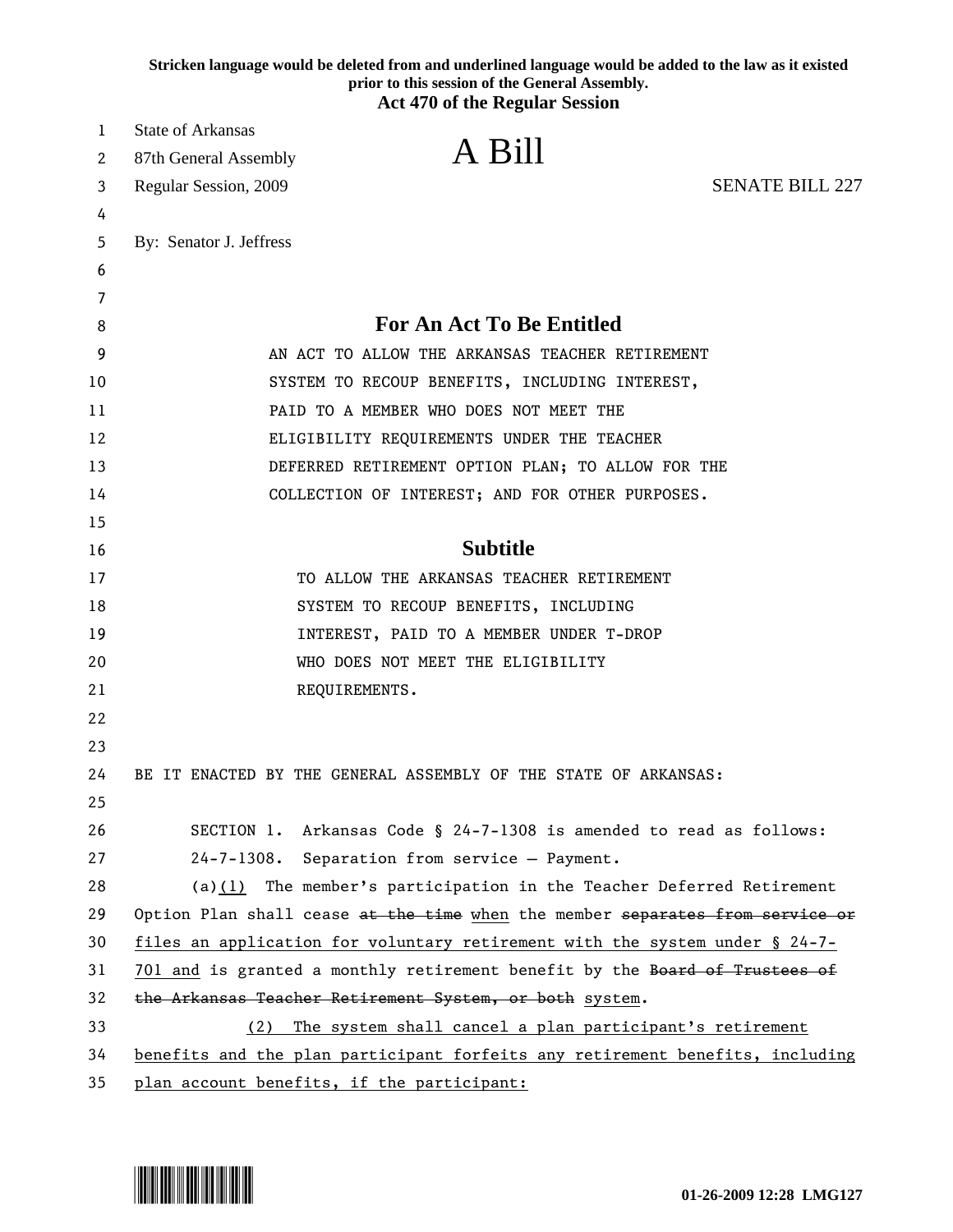| 1              | (A) Fails to meet the termination of employment                                  |
|----------------|----------------------------------------------------------------------------------|
| $\overline{2}$ | requirement of § 24-7-701; and                                                   |
| 3              | (B) Has not reached normal retirement age.                                       |
| 4              | (3) A plan participant becomes eligible again for retirement                     |
| 5              | benefits, including plan account benefits, when the termination requirements     |
| 6              | are met.                                                                         |
| 7              | $(b)(1)$ When the member's participation in the plan ceases, the member          |
| 8              | may elect to receive the balance in the plan account as a lump sum or as a       |
| 9              | monthly benefit paid under the annuity option selected by the member under §     |
| 10             | 24-7-1304 this subchapter.                                                       |
| 11             | The board shall determine factors to be used for the<br>(2)                      |
| 12             | conversion of plan balances to monthly amounts.                                  |
| 13             | (c) When the member's participation in the plan ceases, the board                |
| 14             | shall cause the member's plan benefit to be paid directly to the member in       |
| 15             | the form of regular monthly amounts in the same amount and manner as would       |
| 16             | have been the case if the member had retired on the plan date and had made       |
| 17             | the same election pursuant to under $\S$ 24-7-706 that was made on or before the |
| 18             | plan date.                                                                       |
| 19             | $(d)(1)$ A member who fails to meet the termination requirements and             |
| 20             | receives retirement benefits shall repay any benefits received before            |
| 21             | becoming eligible again for voluntary retirement.                                |
| 22             | If the member becomes eligible to receive the plan account<br>(2)                |
| 23             | distribution before the system collects it back from the member, the system      |
| 24             | may charge interest on the distribution for the time the member was              |
| 25             | ineligible to receive the distribution.                                          |
| 26             | The system may offset, adjust, or otherwise collect any benefits<br>(e)          |
| 27             | overpaid to a member under this subchapter.                                      |
| 28             |                                                                                  |
| 29             | SECTION 2.<br>EMERGENCY CLAUSE. It is found and determined by the                |
| 30             | General Assembly of the State of Arkansas that certain provisions of the         |
| 31             | Arkansas Teacher Retirement System Act are badly in need of revision and         |
| 32             | updating to bring them into conformance with sound public pension policy;        |
| 33             | that such revision and updating is of great importance to members of the         |
| 34             | Arkansas Teacher Retirement System and to other citizens of the State of         |
| 35             | Arkansas; and that this act is immediately necessary in order to maintain an     |
| 36             | orderly system of benefits for the members of the Arkansas Teacher Retirement    |